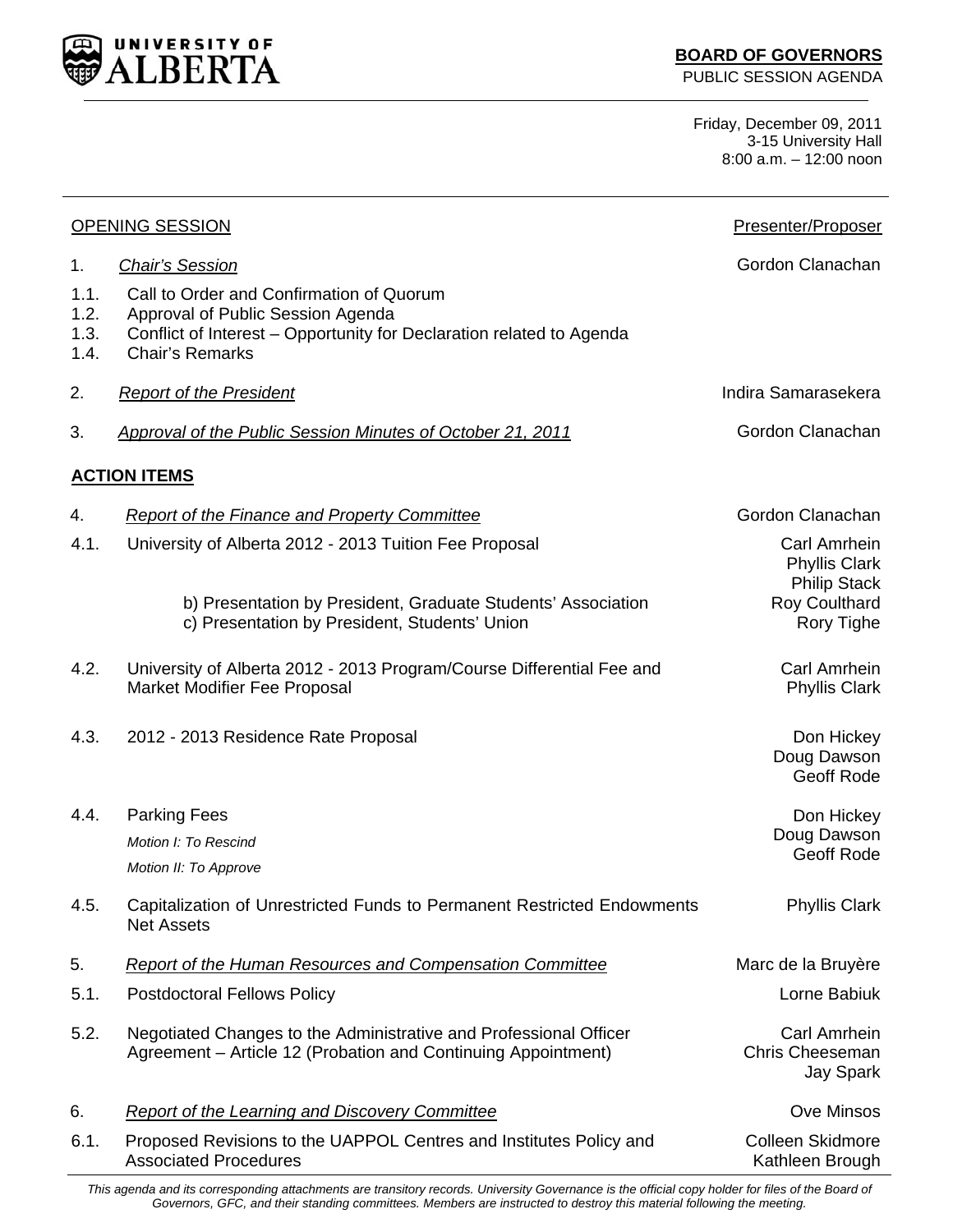## **INFORMATION REPORTS**

| 7.                                                                                              | <b>Report of the Audit Committee</b>                                                                                                                                                                                                                                                                                                                                                                                                                                                                                                                           | Don Matthew           |
|-------------------------------------------------------------------------------------------------|----------------------------------------------------------------------------------------------------------------------------------------------------------------------------------------------------------------------------------------------------------------------------------------------------------------------------------------------------------------------------------------------------------------------------------------------------------------------------------------------------------------------------------------------------------------|-----------------------|
| 7.1.<br>7.2.<br>7.3.<br>7.4.<br>7.5.<br>7.6.<br>7.7.<br>7.8.<br>7.9.<br>7.10.<br>7.11.<br>7.12. | <b>Internal Audit Charter</b><br>Management's Financial Statements and Review<br><b>Current Accounting and Financial Reporting Issues</b><br>Management's Compliance Certificate<br>Management's Quarterly FOIPP Compliance Certificate<br><b>Competitive Bid Exception Report</b><br><b>Summary of Auditor General Findings</b><br>2010-11 Institutional Risk Indicators Report<br>Update on Risk-Based Internal Audit<br>Annual Internal Audit Report<br>External Auditor's Audit Plan and Findings<br>Centres and Institutes Annual Report to EPC 2010-2011 |                       |
| 8.                                                                                              | <b>Report of the Finance and Property Committee</b>                                                                                                                                                                                                                                                                                                                                                                                                                                                                                                            | Gordon Clanachan      |
| 8.1.<br>8.2.<br>8.3.<br>8.4.<br>8.5.                                                            | Camrose Performing Arts Centre (CPAC) Update<br>Chemical and Materials Engineering Infill Functional Renaming to<br>Innovation Centre for Engineering (ICE)<br>Civil and Electrical Engineering Building (CEB) Functional Re-Naming to<br>South Academic Building (SAB)<br><b>Project Management Office Quarterly Status Report</b><br><b>Quarterly Financial Review</b>                                                                                                                                                                                       |                       |
| 9.                                                                                              | <b>Report of the Human Resources and Compensation Committee</b>                                                                                                                                                                                                                                                                                                                                                                                                                                                                                                | Marc de la Bruyère    |
| 9.1.                                                                                            | Not items to report.                                                                                                                                                                                                                                                                                                                                                                                                                                                                                                                                           |                       |
| 10.                                                                                             | <b>Report of the Learning and Discovery Committee</b>                                                                                                                                                                                                                                                                                                                                                                                                                                                                                                          | <b>Ove Minsos</b>     |
| 10.1.<br>10.2.<br>10.3.                                                                         | Summary of the Academic Unit Review Report for the Faculty of Arts<br>Academic Chapter of the Comprehensive Institutional Plan (CIP)<br>Centres and Institutes Annual Report to EPC 2010-2011                                                                                                                                                                                                                                                                                                                                                                  |                       |
| 11.                                                                                             | <b>Report of the Safety, Health and Environment Committee</b>                                                                                                                                                                                                                                                                                                                                                                                                                                                                                                  | Jim Hole              |
|                                                                                                 | 11.1. BSHEC 101                                                                                                                                                                                                                                                                                                                                                                                                                                                                                                                                                |                       |
| 12.                                                                                             | <b>Report of the University Relations Committee</b>                                                                                                                                                                                                                                                                                                                                                                                                                                                                                                            | <b>Agnes Hoveland</b> |
| 12.1.<br>12.2.<br>12.3.<br>12.4.<br>12.5.                                                       | Camrose Performing Arts Centre (CPAC) Update<br><b>University Relations Report</b><br>Principles for Responding to Natural and Other Disasters Update<br>University Philanthropy and Advancement Update<br>Senate Update                                                                                                                                                                                                                                                                                                                                       |                       |
|                                                                                                 | <b>13. REGULAR REPORTS</b>                                                                                                                                                                                                                                                                                                                                                                                                                                                                                                                                     |                       |
| 13.1.                                                                                           | <b>Chancellor's Report</b>                                                                                                                                                                                                                                                                                                                                                                                                                                                                                                                                     | Linda Hughes          |

13.2. Alumni Association

Don Fleming Jim Hole